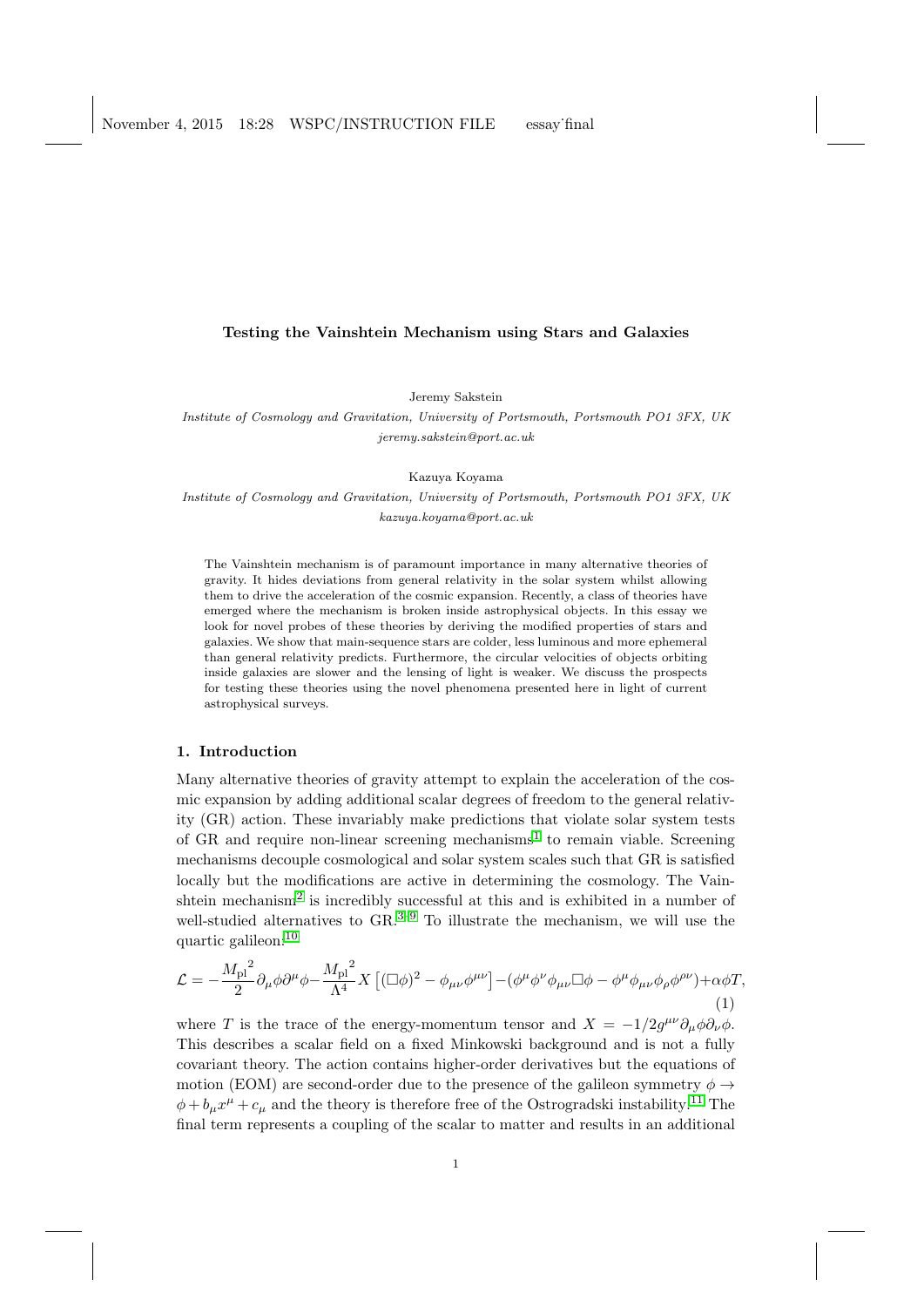2

or fifth-force  $F_5 = -\alpha \nabla \phi$  (per unit mass). The field sourced by a non-relativistic density distribution  $\rho$  is governed by the generalised Poisson equation

$$
\frac{1}{r^2}\frac{d}{dr}\left[r^2\phi' + \frac{2}{\Lambda^4}\phi'^3\right] = 8\pi\alpha G\rho,
$$
\n(2)

which can be integrated once to give an algebraic relation for the ratio of the fifthto Newtonian-force:

$$
\frac{F_{\rm N}}{F_5} + \left(\frac{r_{\rm V}}{r}\right)^2 \left(\frac{F_5}{F_{\rm N}}\right)^3 = 2\alpha^2,\tag{3}
$$

where  $r_V =$ √  $\overline{2}GM/\alpha\Lambda^2$  is the Vainshtein radius. When  $r \gg r_V$  the first term dominates and the fifth-force is a factor of  $2\alpha^2$  larger than the Newtonian force. This is the unscreened regime. When  $r \ll r_V$  this enhancement is suppressed by a factor of  $(r/r_V)^2$  and the force is screened. This is shown schematically in figure [1.](#page-1-0) This mechanism is extremely efficient: the Vainshtein radius of the Sun is of  $\mathcal{O}(pc)$ ,<sup>[12](#page-6-2)</sup> which precludes the possibility of astrophysical effects.

When one tries to promote [\(1\)](#page-0-0) to a fully covariant theory of gravity i.e. to make gravity dynamical, the second-order nature of the EOM is destroyed due to couplings of the scalar to curvature tensors that vanish on a Minkowski background. One way to resolve this is to add additional couplings to curvature tensors that conspire to leave the EOM second-order. In this way, one is led to the Horndeski class of theories,  $7,13$  $7,13$  the most general scalar-tensor theory whose EOM are second-order. The Vainshtein mechanism works perfectly here but large subsets of the theory are in tension with cosmological probes.<sup>[14,](#page-6-4) [15](#page-6-5)</sup> Recently, it has been realised that there are theories beyond Horndeski<sup>[16](#page-6-6)[–20](#page-6-7)</sup> where the EOM are second-order due to the presence of hidden constraints. The direct covariantisation of [\(1\)](#page-0-0) falls into this class of theories and is hence viable. In this theory of gravity, the Vainshtein mechanism works perfectly outside objects<sup>[21](#page-6-8)</sup> but inside it is broken. If the metric sourced by a spherically symmetric body is

$$
ds^{2} = -(1 + 2\Phi) dt^{2} + (1 - 2\Psi) \delta_{ij} dx^{i} dx^{j}
$$
\n(4)

the metric potentials satisfy:  $2^{1,22}$ 

<span id="page-1-1"></span>
$$
\frac{\mathrm{d}\Phi}{\mathrm{d}r} = \frac{G_{\rm N}M(r)}{r^2} + \frac{\Upsilon}{4}G_{\rm N}M''(r) \tag{5}
$$

<span id="page-1-0"></span>
$$
\frac{\mathrm{d}\Psi}{\mathrm{d}r} = \frac{G_{\mathrm{N}}M(r)}{r^2} - \frac{5\Upsilon}{4}\frac{G_{\mathrm{N}}M'(r)}{r}.\tag{6}
$$

The final terms are modifications to the GR equations whose strength is controlled by the parameter  $\Upsilon \equiv (\dot{\phi}_0/\Lambda)^4$ , where  $\phi_0$  is the cosmological value of the scalar.

The density of most astrophysical objects decreases outwards so the second term in [\(5\)](#page-1-1) is negative and acts to weaken the strength of gravity. The aim of this essay is to use [\(5\)](#page-1-1) and [\(6\)](#page-1-0) to derive the modified properties of stars and galaxies in order to look for new observational signatures.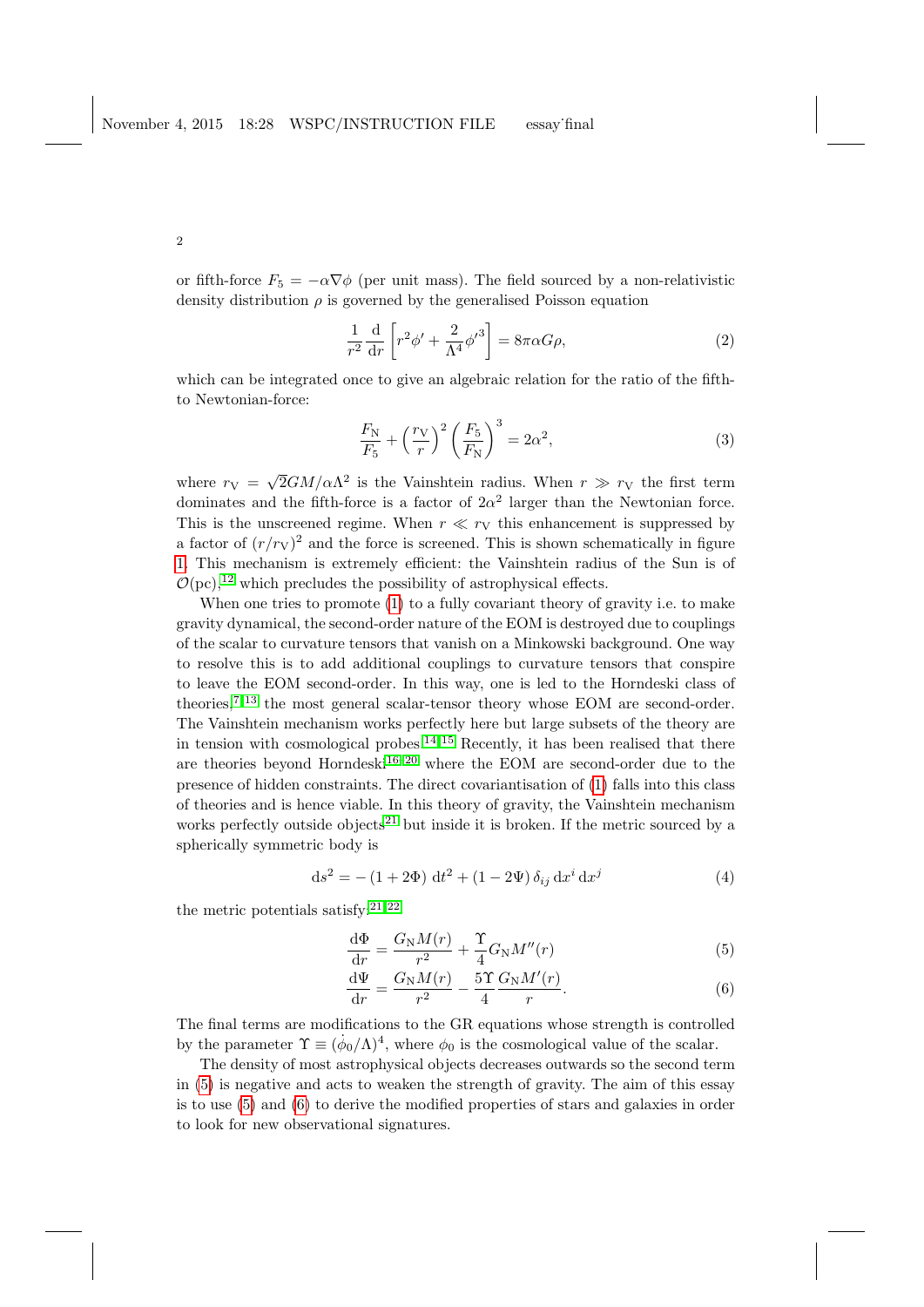

Fig. 1. Vainshtein screening of a point source located at the origin.

## 2. Stellar Structure Tests

Gravity's influence on the structure of non-relativistic stars is completely encoded in the hydrostatic equilibrium equation

$$
\frac{1}{\rho} \frac{dP}{dr} = -\frac{d\Phi}{dr},\tag{7}
$$

3

which, using equation [\(5\)](#page-1-1), is

<span id="page-2-0"></span>
$$
\frac{\mathrm{d}P}{\mathrm{d}r} = -\frac{G_{\rm N}M(r)\rho(r)}{r^2} - \frac{\Upsilon}{4}G_{\rm N}\rho(r)M''(r). \tag{8}
$$

Solving equation [\(8\)](#page-2-0) is a difficult problem since one must simultaneously solve for other processes such as nuclear burning and convection. In order to isolate the effects of modified gravity, it is instructive to make the Eddington approximation, which assumes that the entropy gradient  $(\propto T^3/\rho)$  is constant. This decouples the hydrostatic equilibrium equation from the non-gravitational equations. With this approximation, one can solve the hydrostatic equilibrium equation numerically to find the ratio of the stellar luminosity to the GR prediction (see<sup>[21](#page-6-8)</sup> for the technical details). This is shown for a solar mass star as a function of  $\Upsilon$  in figure [2\(a\)](#page-3-0) and as a function of mass for various values of  $\Upsilon$  in figure [2\(b\).](#page-3-1) One can see that stronger modifications result in stars that are less luminous than their GR counterparts. This is because the reduced gravity requires a lower nuclear burning rate to maintain equilibrium and less energy is released per unit time as a result. The deviation from GR at low masses is larger because the stellar luminosity is more sensitive to the strength of gravity in lower mass stars.<sup>[23](#page-6-10)</sup>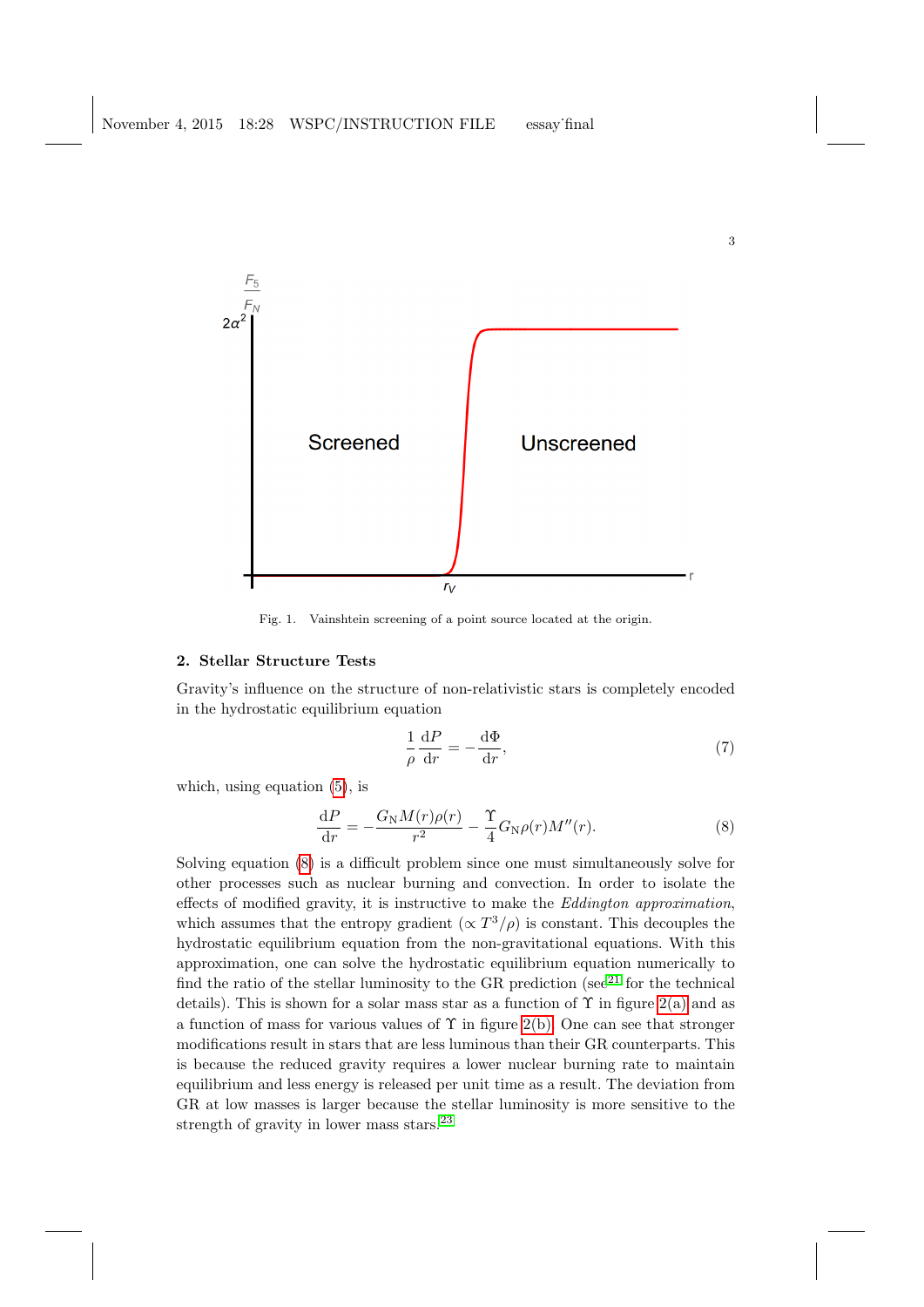4

<span id="page-3-0"></span>

<span id="page-3-1"></span>Fig. 2. The ratio of the stellar luminosity to the GR prediction as a function of Υ for a solar mass star [\(2\(a\)\)](#page-3-0) and the same ratio as a function of stellar mass for  $\Upsilon = 0.3$  (red),  $\Upsilon = 0.2$  (blue) and  $\Upsilon = 0.1$  (green) [\(2\(b\)\)](#page-3-1).

In order to move beyond these approximations and make predictions that can be compared with data we have modified the stellar structure code  $MESA^{24,25}$  $MESA^{24,25}$  $MESA^{24,25}$ to include the modified hydrostatic equilibrium equation [\(8\)](#page-2-0). MESA includes a consistent treatment of all stellar processes neglected above. In figures [3\(a\)](#page-4-0) and [3\(b\)](#page-4-1) we show the Hertzprung-Russell diagram for  $M_{\odot}$  and  $2M_{\odot}$  stars with metallicity  $Z = 0.02$  (solar metallicity) for various values of  $\Upsilon$ . One can immediately see the predictions of the previous analysis are borne out in the main-sequence: stars of fixed mass and metallicity are dimmer than their GR counterparts. Furthermore, one can see that their effective temperatures are lower. Plotted also in  $(3(a))$  are the points where the stars have the same age as our Sun. One can see that stars evolve at a slower rate when the modifications are stronger. The modifications to the post-main-sequence are negligible and all tracks converge to the GR prediction. The tracks for GR stars with  $Z = 0.03$  are also shown. One can see that they are nearly coincident with the tracks for  $\Upsilon = 0.1$  on the main-sequence and so the effects of modified gravity are degenerate with changing the stellar metallicity. Metal-enriched stars have higher opacities and are less luminous than metal-poor stars. The two tracks can be distinguished in the post-main-sequence phase since the modified gravity track returns to the GR prediction for the same metallicity whereas the  $Z = 0.03$  track remains at lower luminosities (at fixed temperature). This deviation in the main- but not post-main-sequence serves as a potential probe of these theories: it predicts a non-agreement between the fitting of the age, distance and metallicity of globular clusters using the main-sequence and red giant branch independently.

# 3. Galaxy Tests

The rotation curves of galaxies are sensitive to the metric potential  $\Phi$  because this determines the circular velocity of non-relativistic objects via the relation

$$
\frac{v^2}{r} = \frac{\mathrm{d}\Phi}{\mathrm{d}r}.\tag{9}
$$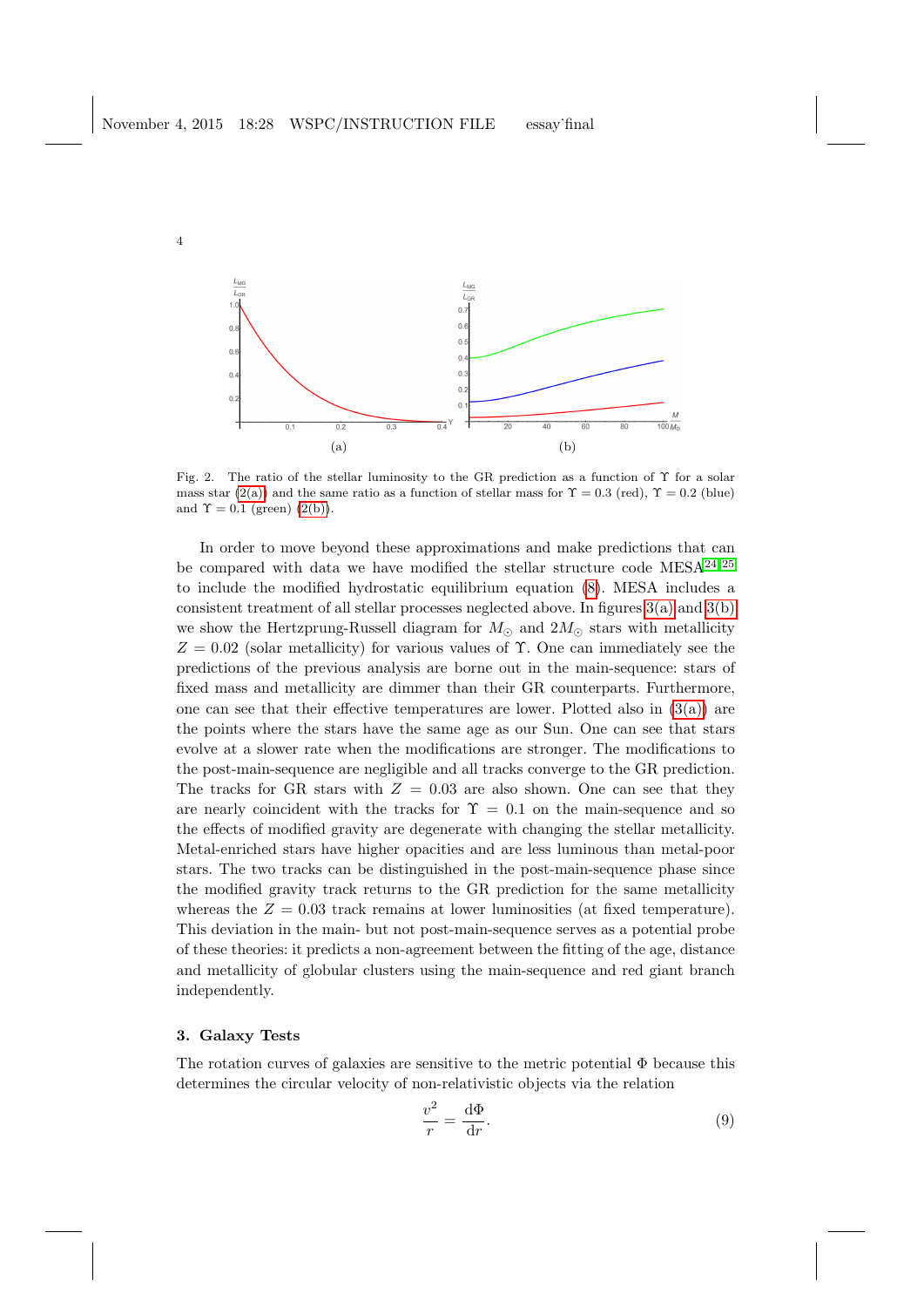<span id="page-4-0"></span>

Fig. 3. The Hertzprung-Russell diagram for  $M_{\odot}$  [\(3\(a\)\)](#page-4-0) and  $2M_{\odot}$  [\(3\(b\)\)](#page-4-1) stars. All stars have metallicity  $Z = 0.02$  except for the black dashed tracks, which correspond to GR stars with  $Z = 0.03$ . The red tracks show the GR prediction and the blue and green tracks show the evolution of the same star when  $\Upsilon = 0.3$  and  $\Upsilon = 0.1$  respectively. The filled black circles in [\(3\(a\)\)](#page-4-0) indicate the point at which the age of the star is equal to the solar age,  $4.6 \times 10^9$  yr.

The most precise observations are made in the Milky Way and so we concentrate on Milky Way-like galaxies, which are well described by the Nevarro-Frenk-White density profile<sup>[26](#page-6-13)</sup>

<span id="page-4-1"></span>
$$
\rho(r) = \frac{\rho_s}{\frac{r}{r_s} \left(1 + \frac{r}{r_s}\right)^2}.
$$
\n(10)

In what follows, we take  $r_s = 20$  kPc and  $\rho_s = 6.68$   $M_{\odot}$ kPc<sup>-3</sup> corresponding to a Milky Way-like halo of mass  $10^{12} M_{\odot}$ .<sup>[27,](#page-6-14) [28](#page-6-15)</sup> Using equation [\(5\)](#page-1-1) with this profile for various values of  $\Upsilon$  we find the rotation curves plotted in figure [4\(a\).](#page-5-5) The rising portion of the curve at small radii is measured using stellar kinematics and one can see that deviations from GR are negligible here. The flat portion of the curve, measured using  $H\alpha$  or 21 cm emission, lies increasingly below the GR prediction when the modifications are stronger due to the weakening of the gravitational force. This difference can be up to 20 km/s for  $\Upsilon \sim \mathcal{O}(1)$ . There is then a clear signature of the theory: a fit to the NFW profile using stellar kinematics should predict larger circular velocities than are observed separately using  $H\alpha$  or 21 cm measurements. Current observational data is precise enough to allow fitting to several alternative models and, indeed, rotation curves have already provided strong constraints on other alternative theories of gravity.[29](#page-6-16)[–32](#page-6-17)

The motion of light is governed by the lensing potential  $\Phi + \Psi$ . Integrating equations [\(5\)](#page-1-1) and [\(6\)](#page-1-0), we plot the ratio of the lensing potential to  $\Phi$  for the same Milky Way-like galaxy in figure  $4(b)$  for various values of  $\Upsilon$ . One can see that the ratio increasingly lies below the GR prediction of unity when the modifications are stronger. This means that the lensing mass of individual galaxies (mass inferred using lensing) is less than their dynamical mass (mass inferred using the motion of non-relativistic satellites). Figure [4\(b\)](#page-5-6) indicates that the deviations from GR can be up to 10% and lie in the strong lensing regime. Strong lensing is a particularly good probe of modified gravity. Indeed,  $34$  have already used strong lensing to constrain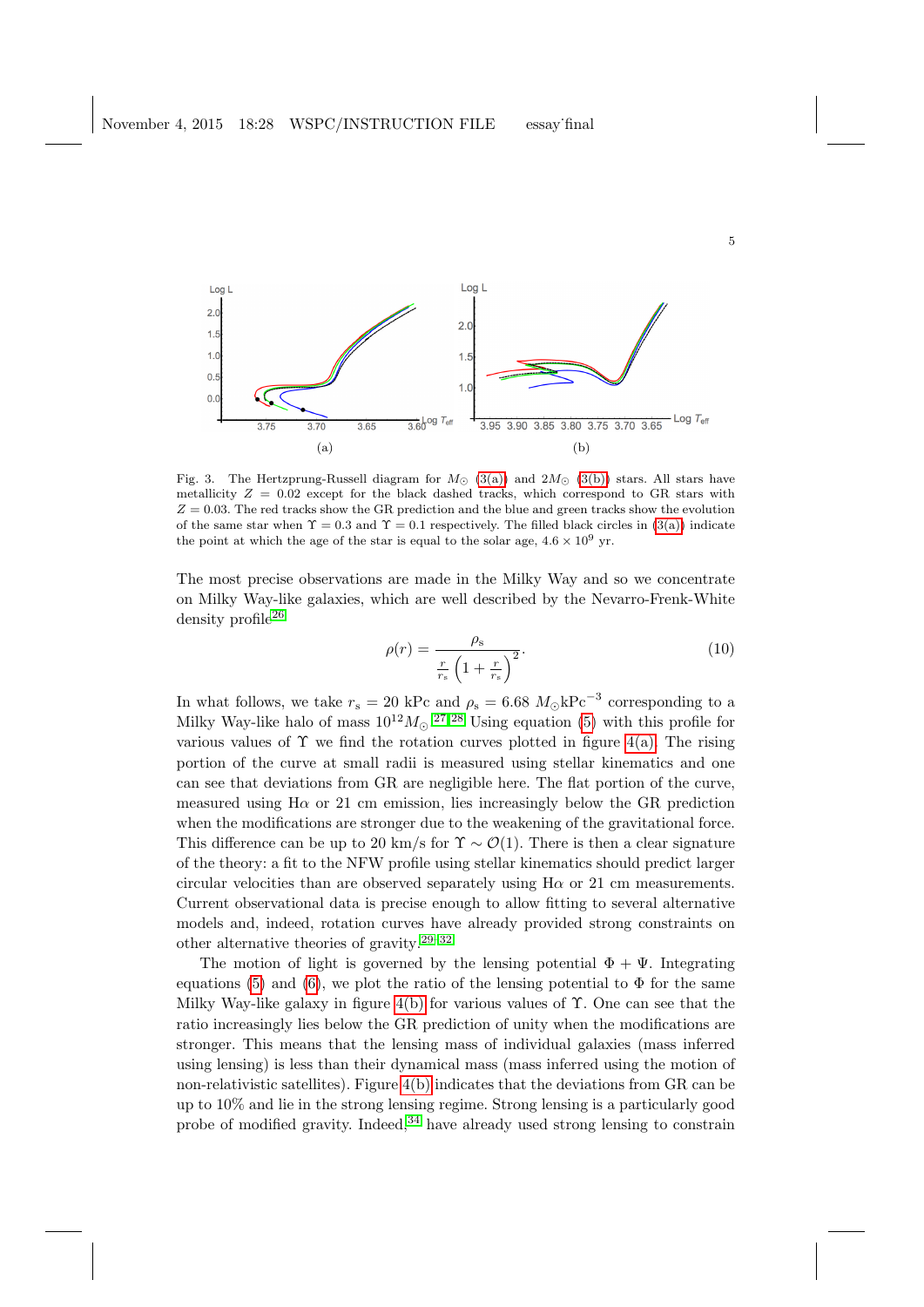<span id="page-5-5"></span>

Fig. 4. The rotation curves  $(4(a))$  and lensing potential  $(4(b))$  for a Milky Way-like NFW halo with  $r_s = 20$  kPc and  $\rho_s = 6.68$ . In figure [4\(a\)](#page-5-5) the black, red, and blue curves correspond to GR,  $\Upsilon = 0.3$  and  $\Upsilon = 0.5$  respectively. In figure [4\(b\)](#page-5-6) the modified gravity predictions with  $\Upsilon = 0.1$ ,  $\Upsilon = 0.3$ , and  $\Upsilon = 0.5$  are plotted using black, red and blue curves respectively, the GR prediction is unity.

deviations of the parameter  $\gamma$ , defined by

<span id="page-5-6"></span>
$$
\mathrm{d}s^2 = -\left(1 + 2\frac{G_\mathrm{N}M}{r}\right)\mathrm{d}t^2 + \left(1 - 2\gamma\frac{GM}{r}\right)\mathrm{d}x^2,\tag{11}
$$

from unity to the 5% level. Their constraint cannot be used to constrain our model parameters since  $\Phi$  and  $\Psi$  are not inverse-square in our theory but a repeat analysis using the solutions of [\(5\)](#page-1-1) and [\(6\)](#page-1-0) would yield constraints at the same level.

### Acknowledgments

We would like to thank Phil Bull and Claudia Maraston for several enlightening correspondences.

### References

- <span id="page-5-0"></span>1. A. Joyce, B. Jain, J. Khoury and M. Trodden (2014) [arXiv:1407.0059](http://arxiv.org/abs/1407.0059) [\[astro-ph.CO\]](http://arxiv.org/abs/1407.0059).
- <span id="page-5-1"></span>2. A. Vainshtein, Phys.Lett. B39 (1972) 393.
- <span id="page-5-2"></span>3. G. Dvali, G. Gabadadze and M. Porrati, Phys.Lett. B485 (2000) 208, [arXiv:hep-th/0005016 \[hep-th\]](http://arxiv.org/abs/hep-th/0005016).
- 4. C. de Rham, G. Gabadadze and A. J. Tolley, Phys.Rev.Lett. 106 (2011) 231101, [arXiv:1011.1232 \[hep-th\]](http://arxiv.org/abs/1011.1232).
- 5. E. Babichev, C. Deffayet and R. Ziour, JHEP 0905 (2009) 098, [arXiv:0901.0393](http://arxiv.org/abs/0901.0393) [\[hep-th\]](http://arxiv.org/abs/0901.0393).
- 6. S. Hassan and R. A. Rosen, JHEP 1202 (2012) 126, [arXiv:1109.3515 \[hep-th\]](http://arxiv.org/abs/1109.3515).
- <span id="page-5-4"></span>7. C. Deffayet, G. Esposito-Farese and A. Vikman, Phys.Rev. D79 (2009) 084003, [arXiv:0901.1314 \[hep-th\]](http://arxiv.org/abs/0901.1314).
- 8. R. Kimura, T. Kobayashi and K. Yamamoto, Phys.Rev. D85 (2012) 024023, [arXiv:1111.6749 \[astro-ph.CO\]](http://arxiv.org/abs/1111.6749).
- <span id="page-5-3"></span>9. K. Koyama, G. Niz and G. Tasinato, Phys.Rev. D88 (2013) 021502, [arXiv:1305.0279](http://arxiv.org/abs/1305.0279) [\[hep-th\]](http://arxiv.org/abs/1305.0279).